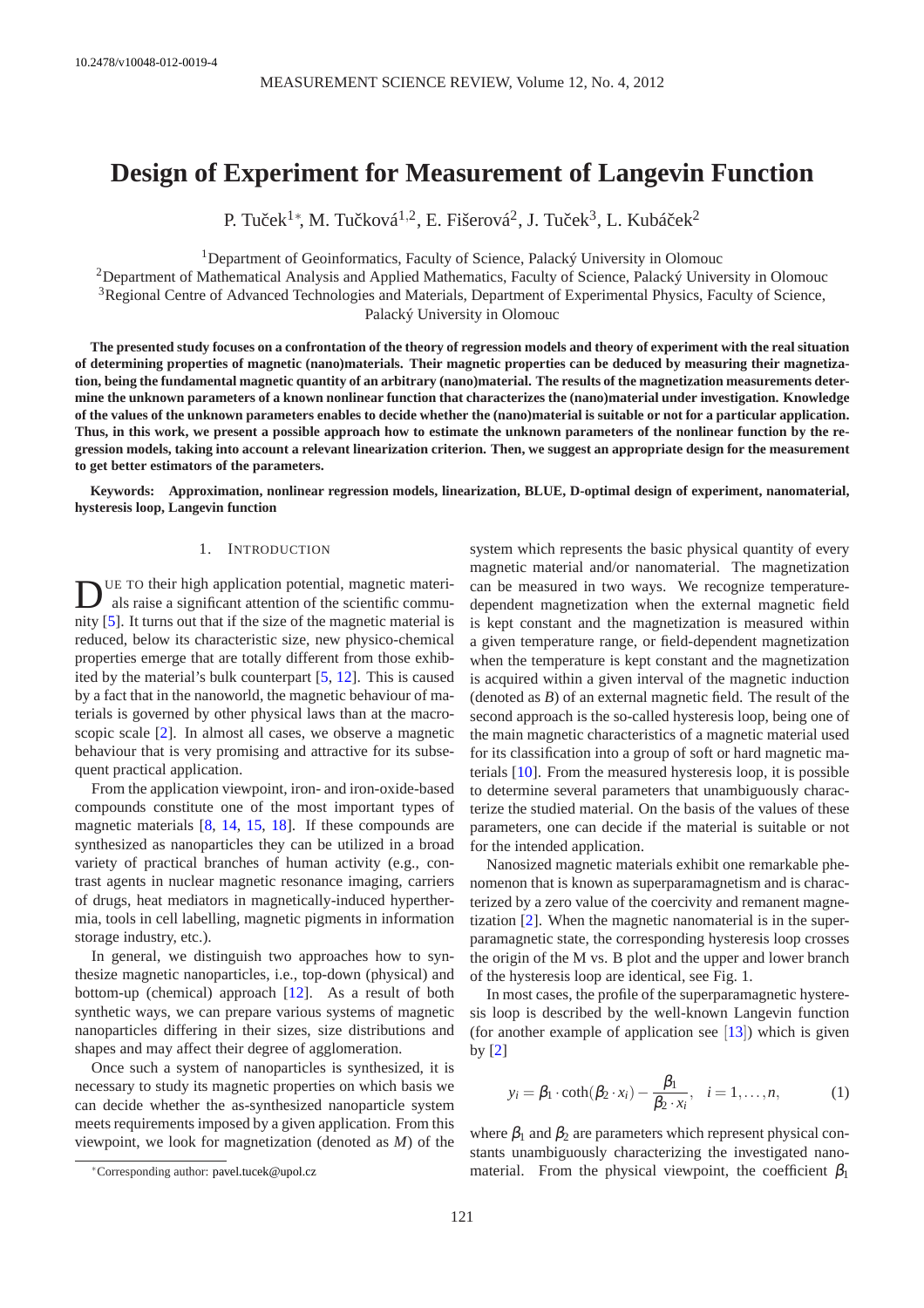

Fig. 1: Example of the hysteresis loop of a nanomaterial in the superparamagnetic state.

stands for the saturation magnetization of a given nanomaterial and is a measure of strength of the nanomaterial magnetic response in external magnetic fields. The coefficient  $\beta_2$  represents a magnetic moment of a magnetically-active ion in a nanomaterial (i.e., magnetic element that drives the magnetic response of the nanomaterial), divided by the Boltzmann constant and the temperature at which the measurement of the hysteresis loop is performed. The coefficient  $\beta_2$  reflects the tendency to reach the magnetic saturation; if the value of  $\beta_2$  is high, small applied magnetic fields are needed to magnetically saturate the given nanomaterial. Thus, in many applications, nanomaterials exhibiting high values of both parameters are highly required.

The aim is thus to find out the estimates of the parameters of this function for data acquired from the physical experiment. Thus, we use a regression model when the nonlinear function is firstly transformed into its linear approximation by the Taylor series expansion. Concurrently, we find the locally D-optimal design of measurement to maximize the accuracy of the found estimators of the unknown parameters and to maximize the economic efficiency of the experiment [\[16\]](#page-6-9).

In the numerical part, we apply the proposed algorithms to analyze experimental data acquired from the magnetization measurement of spherically-shaped nanoparticles of  $\gamma$ -Fe<sub>2</sub>O<sub>3</sub> which were synthesized by a solid-state isothermal decomposition of iron(III) acetate dihydrate (bought from Sigma Aldrich company) in air at 380 ◦C (for synthesis details, see [\[4\]](#page-6-10)). Prior to the synthesis itself, the iron(III) acetate was homogenized by grinding in an agate mortar resulting in the size distribution of the precursor particles of 1–5 mm. The weight of the precursor powder was 1 g and the reaction time was 1 hour. The size distribution of the as-prepared  $γ$ -Fe<sub>2</sub>O<sub>3</sub> nanoparticles was found to fall in the range from 5 to 10 nm.

#### 2. EXPERIMENT AND METHODS

A superconducting quantum interference device (SQUID, MPMS XL-7 type, Quantum Design) was used for the magnetization measurements. Hysteresis loop was recorded at 300 K in 150 points of an external magnetic field ranging from  $-70000$  to  $+70000$  Oe. Firstly, at each measuring point, three mutually-independent measurements were carried out resulting in 450 values in total. To measure the hysteresis loop, we adopted the following typical measuring procedure. After placing the sample into the magnetometer sample chamber and centering it to get the proper signal, the temperature was set to a value at which the measurement of hysteresis loop was performed (300 K in our case). The magnetometer waited approximately 30 minutes to become stable. Then, each measurement was initiated when a given value of the induction of the external magnetic field was reached; this took 2–5 minutes including multiple measurements at each measuring point. In our case, this measuring process was repeated 150 times.

#### 2.1. Description of <sup>a</sup> model

From the mathematical viewpoint, we have the values of sample mean magnetization  $\bar{\mathbf{y}} = (\bar{y}_1, \bar{y}_2, \dots, \bar{y}_n)'$ , measured in the points of the external magnetic field intensity  $(x_1, x_2, \ldots, x_n)'$ . The symbol prime stands for the transposition. In our case,  $n = 150$  and  $\bar{y}_i$  is an average of three mutuallyindependent measurements in each *x<sup>i</sup>* . The statistical model is in the form of

<span id="page-1-0"></span>
$$
\bar{\mathbf{y}} = \phi(\beta_1, \beta_2) + \varepsilon,\tag{2}
$$

where the *i*th component of *n*-dimensional vector  $\phi$  represents the nonlinear Langevin function  $(1)$  at the point  $x_i$ ,  $\beta = (\beta_1, \beta_2)'$  denotes the unknown vector parameter and  $\varepsilon$  is the *n*-dimensional vector of random errors. The observation vector  $\bar{y}$  is normally distributed with the covariance matrix  $σ<sup>2</sup>Λ<sup>-1</sup>$ . Here Λ stands for the diagonal matrix of *n* × *n* order with the value  $\lambda_i r(i)$  on the main diagonal, where  $\lambda_i = 1$  and  $r(i) = 3$ , the former being the weight and the latter being the number of replications of measurements performed at point  $x_i$  (measurement has the same weight at any point  $x_i$ , each  $\bar{y}_i$ is an average of 3 measurements). The parameter  $\sigma = 0.002$  $Am^2kg^{-1}$  and characterizes the accuracy of measurement (the value was adopted from the documentation protocol of the measurement device).

# 2.2. Linearization of the model

The statistical model [\(2\)](#page-1-0) is nonlinear. Let us consider approximation  $\beta^0$  of the parameter  $\beta$ ; The initial value of  $\beta^0$ was set with respect to the values of parameters  $\beta_1$  and  $\beta_2$  derived for various  $\gamma$ -Fe<sub>2</sub>O<sub>3</sub> nanoparticle systems and reported in literature. We compared the quadratic approximation with the analytically exact course of the Langevin function. It showed that the quadratic course approximates the real course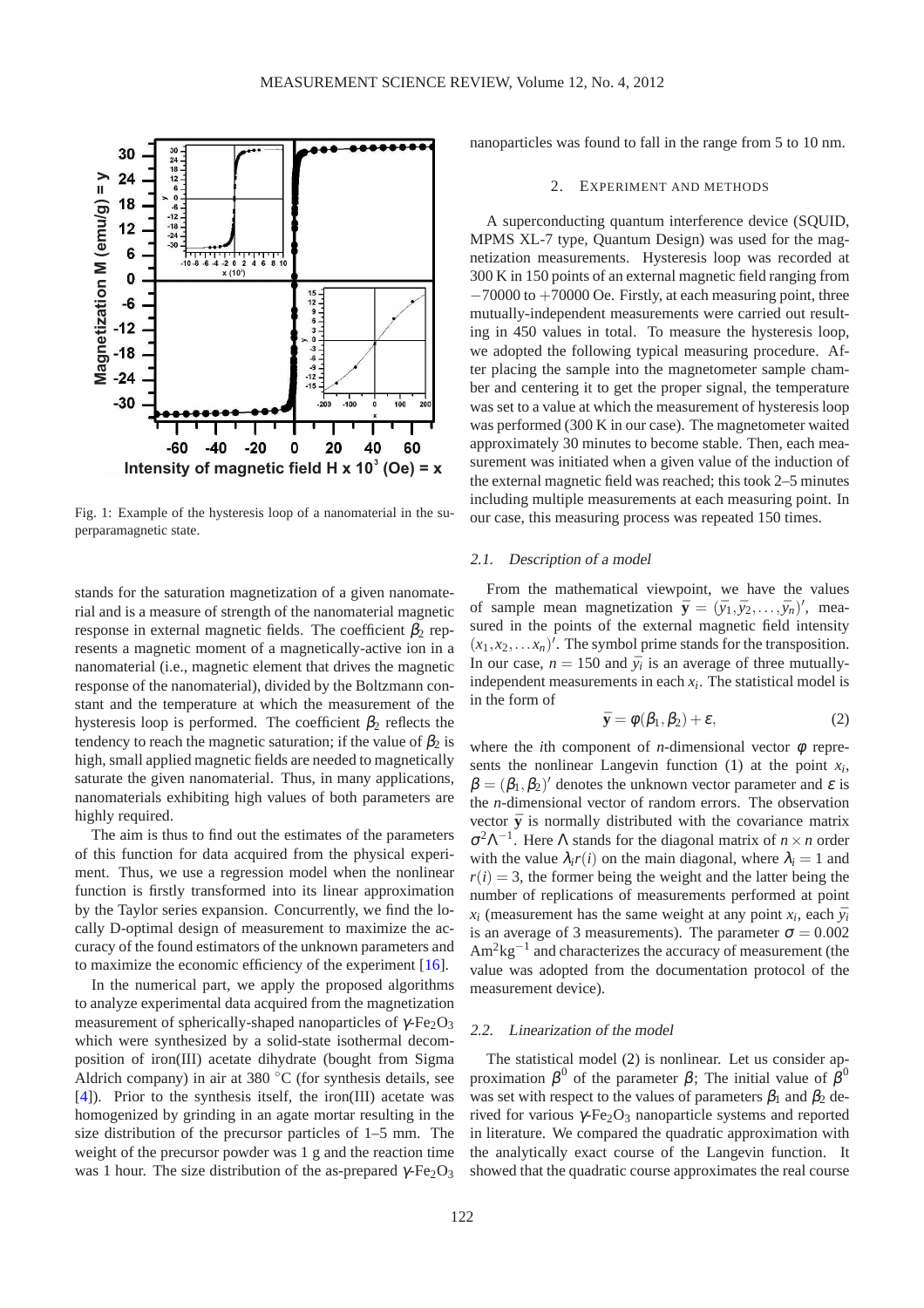of the Langevin function in a sufficiently large neighborhood of a given point  $\beta^0$ . Since we can choose a sufficiently large neighbourhood  $\hat{\mathcal{O}}$  of the point  $\beta^0$  such that the true value of  $β$  lies in  $\mathcal O$  and the third derivatives of the Langevin function can be neglected for an arbitrary point  $\beta \in \mathcal{O}$ , the parametric space of the parameter  $\beta$  can be restricted to the set  $\mathcal O$ , where the model can be approximated in terms of the quadratic model. In particular,

<span id="page-2-0"></span>
$$
\bar{\mathbf{y}} - \phi(\beta_1^0, \beta_2^0) = \mathbf{F}\delta\beta + \frac{1}{2}\kappa(\delta\beta) + \varepsilon,\tag{3}
$$

where

$$
\delta \beta = \beta - \beta^0
$$
\n
$$
\mathbf{F} = \frac{\partial \phi(\beta_1^0, \beta_2^0)}{\partial \beta'}
$$
\n
$$
\kappa(\delta \beta) = (\kappa_1(\delta \beta), ..., \kappa_n(\delta \beta))'
$$
\n
$$
\kappa_i(\delta \beta) = \delta \beta' \mathbf{H}_i \delta \beta
$$
\n
$$
\mathbf{H}_i = \frac{\partial^2 \phi(x_i, \beta_1^0, \beta_2^0)}{\partial \beta \partial \beta'}, i = 1, ..., n.
$$

In our case, the *i*th row of  $n \times 2$  design matrix **F**,  $i =$  $1, \ldots, n$ , is defined as

<span id="page-2-2"></span>
$$
\mathbf{f}'_i = \left(\frac{\partial \phi(x_i, \beta_1^0, \beta_2^0)}{\partial \beta_1}, \frac{\partial \phi(x_i, \beta_1^0, \beta_2^0)}{\partial \beta_2}\right),\tag{4}
$$

with

$$
\frac{\partial \phi(x_i, \beta_1^0, \beta_2^0)}{\partial \beta_1} = \text{coth}(\beta_2^0 \cdot x_i) - \frac{1}{\beta_2^0 \cdot x_i},
$$
  

$$
\frac{\partial \phi(x_i, \beta_1^0, \beta_2^0)}{\partial \beta_2} = \frac{-\beta_1^0 \cdot x_i}{\left[\sinh(\beta_2^0 \cdot x_i)\right]^2} + \frac{\beta_1^0}{(\beta_2^0)^2 \cdot x_i}.
$$

The matrix  $\mathbf{H}_i$ ,  $i = 1, \ldots, n$ , is in the form of

$$
\begin{pmatrix} 0, & -\frac{x_i}{\left[\sinh(\beta_2^{0}x_i)\right]^2} + \frac{1}{\beta_2^{0-2}x_i} \\ -\frac{x_i}{\left[\sinh(\beta_2^{0}x_i)\right]^2} + \frac{1}{[\beta_2^{0}]^{2}x_i}, & \frac{2\beta_1^{0}x_i^2\cosh(\beta_2^{0}x_i)}{\left[\sinh(\beta_2^{0}x_i)\right]^3} - \frac{2\beta_1^{0}}{[\beta_2^{0}]^{3}x_i} \end{pmatrix}.
$$

Nevertheless, the quadratic model [\(3\)](#page-2-0) is still rather complicated. If we neglected also the second derivatives of the Langevin function, i.e., neglecting the quadratic term  $\kappa(\delta\beta)$ , we would arrive at a linear model given as

$$
\bar{\mathbf{y}} - \phi(\beta_1^0, \beta_2^0) = \mathbf{F}\delta\beta + \varepsilon. \tag{5}
$$

To assess whether the quadratic model [\(3\)](#page-2-0) can be really linearized it is necessary to verify the consistency between the experimental data and the linearized model [\(5\)](#page-2-1). More precisely, it is necessary to test the hypothesis if "linearized model [\(5\)](#page-2-1) is true" against an alternative if "quadratic model [\(3\)](#page-2-0) is true", at the significance level  $\alpha$ . One possible solution of this problem, based on the Bates and Watts curvature [\[1\]](#page-6-11), leads to the so-called linearization region [\[6\]](#page-6-12). The Bates and

Watts intrinsic curvature of the model [\(3\)](#page-2-0) at the point  $\beta^0$  is defined as [\[1\]](#page-6-11)

$$
C^{(int)}(\beta^0) = \sup \{ k_M \colon \delta \beta \in \mathbb{R}^2 \},
$$

where

$$
k_M = \frac{\sqrt{\sigma^2 \kappa'(\delta \beta) \Delta M_F^{\Lambda} \kappa(\delta \beta)}}{\delta \beta' \mathbf{F'} \Delta \mathbf{F} \delta \beta},
$$
  
\n
$$
\mathbf{M}_F^{\Lambda} = \mathbf{I} - \mathbf{P}_F^{\Lambda},
$$
  
\n
$$
\mathbf{P}_F^{\Lambda} = \mathbf{F} (\mathbf{F'} \Delta \mathbf{F})^{-1} \mathbf{F'} \Delta.
$$

Moreover, let  $tol_{\mathscr{L}}$  be a chosen tolerable increase in the significance level  $\alpha$  induced by model linearization. Then, the linearization region for consistency between experimental data and linearized model is given as a set defined as

$$
\mathscr{L}_{int}(\beta^{0}) = \left\{\beta^{0} + \delta\beta : \delta\beta' \mathbf{F}' \Lambda \mathbf{F} \delta\beta \leq \frac{2\sigma^{2}\sqrt{\delta_{\max}}}{C^{(int)}(\beta^{0})}\right\},
$$
 (6)

where  $\delta_{\text{max}}$  is the solution of the probabilistic equation given as

<span id="page-2-3"></span> $P\{\chi_{n-2}^2(\delta_{\text{max}})\geq \chi_{n-2}^2(1-\alpha)\}=\alpha+tol_{\mathscr{L}}.$ 

Here the symbol  $\chi^2_{n-2}(\delta_{\text{max}})$  denotes a random variable with a non-central chi-squared distribution with *n* − 2 degrees of freedom and with the non-centrality parameter  $\delta_{\text{max}}$ ;  $\chi^2_{n-2}$  (1 –  $\alpha$ ) represents the (1 –  $\alpha$ )-quantile of the central chi-squared distribution with *n*−2 degrees of freedom.

Hence, under assumption of normality, for sufficiently small  $tol_{\mathcal{L}}$ , the quadratic model [\(3\)](#page-2-0) can be approximated by the linear model [\(5\)](#page-2-1) within the linearization region  $\mathcal{L}_{int}$ . We explain the practical use of this region in the next section.

To determine the linearization region, the supremum is to be found in order to evaluate the intrinsic curvature. The following simple iterative procedure introduced in [\[6\]](#page-6-12) can be used. This procedure is based on the original idea proposed by Bates and Watts [\[1\]](#page-6-11); however, in this form, the algorithm is modified in order to use the matrices of the first and second derivatives during the calculation directly.

**Algorithm 1** (Intrinsic curvature  $C^{(int)}(\beta^0)$ ). In the first step, *we choose an arbitrary vector*  $\delta \mathbf{u}_1 \in \mathbb{R}^2$  *such that*  $\delta \mathbf{u}_1' \delta \mathbf{u}_1 =$ 1*. After that, we determine the vector* δ**s** *defined as*

$$
\delta \mathbf{s} = (\mathbf{F}' \Lambda \mathbf{F})^{-1} (\mathbf{H}_1 \delta \mathbf{u}_1, \dots, \mathbf{H}_n \delta \mathbf{u}_1) \Lambda \mathbf{M}_F^{\Lambda} \kappa (\delta \mathbf{u}_1).
$$

<span id="page-2-1"></span>*Then, we identify the vector*  $\delta$ **u**<sub>2</sub> =  $\delta$ **s**/ $\sqrt{\delta s' \delta s}$ *. In the last step, we verify the inequality given as*  $\delta u_2^{\prime} \delta u_1 \geq 1 - tol$ , *where tol is the sufficiently small positive number. If the inequality is satisfied, we terminate the iterative process and the intrinsic curvature is equal to*

$$
C^{(int)}(\beta^0) = \frac{\sqrt{\sigma^2 \kappa'(\delta \mathbf{u}_2) \Lambda \mathbf{M}_F^{\Lambda} \kappa(\delta \mathbf{u}_2)}}{\delta \mathbf{u}_2' \mathbf{F}' \Lambda \mathbf{F} \delta \mathbf{u}_2}
$$

.

*If the inequality is not satisfied, we return to the first step of the algorithm where we update the initial vector*  $\delta \mathbf{u}_1$  *by*  $\delta \mathbf{u}_2$ *.*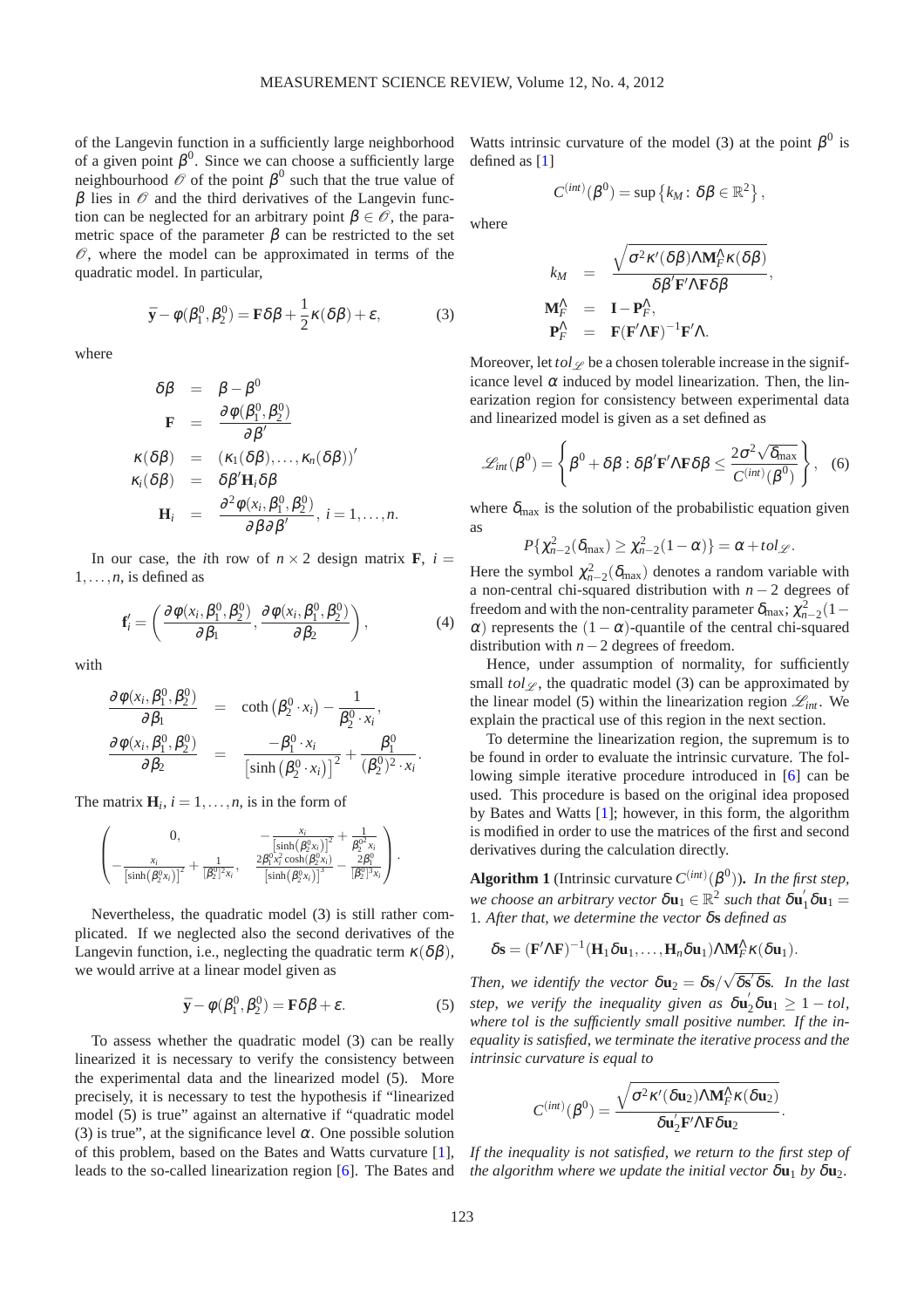There are other types of linearization regions based on the Bates and Watts parametric curvature [\[1\]](#page-6-11) derived for particular statistical inference [\[6\]](#page-6-12), e.g., for the bias of the estimator, for a confidence level of confidence domain, etc., however, in practice it is usually sufficient to use above mentioned one. For other approach to test the consistency between data and linearized model, see [\[11\]](#page-6-13).

#### 2.3. Estimation in linear model

Let us consider the linear model [\(5\)](#page-2-1), i.e., the model in the form of  $\bar{\mathbf{y}} - \phi(\beta_1^0, \beta_2^0) = \mathbf{F}\delta\beta + \varepsilon$ ,  $\delta\beta = \beta - \beta^0$ . Recall that  $\bar{\mathbf{y}}$ is the *n*-dimensional normally distributed observation vector with the covariance matrix  $\sigma^2 \Lambda^{-1}$  such that  $\bar{y}_i$  represents an average of three independent measurements at the point  $x_i$ ,  $\mathbf{F}$ is the known design matrix and  $\delta\beta$  is the vector of unknown regression parameters.

The best linear unbiased estimator (BLUE) of the regression parameter  $\delta\beta$  is given as [\[9\]](#page-6-14)

<span id="page-3-0"></span>
$$
\widehat{\delta\beta} = \left(\mathbf{F}'\Lambda\mathbf{F}\right)^{-1}\mathbf{F}'\Lambda\left[\bar{\mathbf{y}} - \phi(\beta_1^0, \beta_2^0)\right].\tag{7}
$$

Hence, the BLUE of the parameter  $\beta$  is calculated from

$$
\widehat{\beta} = \widehat{\delta\beta} + \beta^0 \tag{8}
$$

and its covariance matrix is then given by [\[9\]](#page-6-14)

<span id="page-3-1"></span>
$$
Var\left(\widehat{\boldsymbol{\beta}}\right) = \sigma^2 \left(\mathbf{F}' \boldsymbol{\Lambda} \mathbf{F}\right)^{-1}.
$$
 (9)

To describe the accuracy and reliability of the estimated values, a confidence domain can be used. The confidence domain for the parameter  $\beta$  is a set in parametric space of  $\beta$ , which covers the true value of  $\beta$  with a given probability of 1 − α. Explicit formula for  $(1 - \alpha)100%$ -confidence domain for  $β$  can be written as [\[9\]](#page-6-14)

<span id="page-3-2"></span>
$$
\mathscr{E}_{1-\alpha}(\beta) =
$$

$$
\left\{ \mathbf{u} \in \mathbb{R}^2 : (\mathbf{u} - \widehat{\beta})' \mathbf{F}' \Lambda \mathbf{F}(\mathbf{u} - \widehat{\beta}) \le \sigma^2 \chi_2^2 (1 - \alpha) \right\}. (10)
$$

Geometrically, the confidence domain is an ellipse with the center at the estimated point  $\beta = (\beta_1, \beta_2)'$ . The smaller the area enclosed by the confidence ellipse  $\mathscr{E}_{1-\alpha}(\beta)$  is, the more accurate the estimates of  $\beta$  are.

Moreover, the confidence domain for the parameter  $\beta$  is a proper tool for decision whether the model can be linearized or not. The linearization region  $\mathcal{L}_{int}(\beta^0)$  is also characterized as an ellipse, however, its center is at the approximate point  $\beta^0$ . Semi-axes directions are determined by the eigenvector matrix  $\mathbf{F}'\Lambda\mathbf{F}$  and are identical for both types of areas  $\mathscr{L}_{int}(\boldsymbol{\beta}^0)$ and  $\mathscr{E}_{1-\alpha}(\beta)$ . Thus, by shifting the center of the linearization region  $\mathscr{L}_{int}(\beta^0)$  to the estimated point  $\widehat{\beta}$ , we obtain simple linearization criterion: The quadratic model can be linearized if the confidence domain  $\mathscr{E}_{1-\alpha}(\beta)$  is a subset of the linearization region  $\mathscr{L}_{int}(\widehat{\beta})$ , i.e.,  $\mathscr{E}_{1-\alpha}(\beta) \subset \mathscr{L}_{int}$ , or, equivalently, if

$$
\chi_2^2(1-\alpha) \leq \frac{2\sqrt{\delta_{max}}}{C^{(\text{int})}(\beta^0)}
$$

.

## 2.4. D-optimal design of the experiment

The main objective of the whole analysis is to obtain the most accurate estimator of the unknown parameter  $β$ . To fulfill this objective as much as possible, we construct D-optimal design of experiment (DOE) which secures a minimum area of the confidence ellipse for the parameter  $\beta$  [\[7\]](#page-6-15).

If  $\mathbf{x} = \{x_1, \ldots, x_n\}$  is the set of all experimental points, then the function  $\delta$  :  $\mathbf{x} \rightarrow \langle 0,1 \rangle$ , with the properties such that  $\delta(i) = \delta(x_i) \geq 0$ ,  $i = 1, ..., n$  and  $\sum_{i=1}^{n} \delta(i) = 1$ , describes the design of the experiment; the number  $\delta(i)$  represents the relative number of measurements at the point  $x_i$ . The support of the design is given by the set of experimental points to which a non-zero value was assigned by the design  $\delta$ , i.e.,  $\text{Sp}(\delta) = \{x_i : \delta(i) > 0, x_i \in \mathbf{x}\}.$  The information matrix of the design  $\delta$  is defined as

$$
\mathbf{M}(\delta) = \sum_{i \in \mathrm{Sp}(\delta)} \delta(i) \lambda_i \mathbf{f}_i \mathbf{f}'_i,
$$

where  $f'_{i}$ , is the *i*th row of the design matrix **F** [\(4\)](#page-2-2) and  $\lambda_{i}$  is the weight of measurement at the point  $x_i$ . In our case,  $\lambda_i = 1$ and the elements of the information matrix can be calculated using the formulas given as

$$
M_{11} = \sum_{i=1}^{n} \delta_i \cdot \lambda_i \cdot \left(\coth\left(\beta_2 \cdot x_i\right) - \frac{1}{\beta_2 \cdot x_i}\right)^2,
$$
  
\n
$$
M_{12} = M_{21} = \sum_{i=1}^{n} \delta_i \cdot \lambda_i \cdot \left(\coth\left(\beta_2 \cdot x_i\right) - \frac{1}{\beta_2 \cdot x_i}\right)
$$
  
\n
$$
\times \left(\frac{-\beta_1 \cdot x_i}{\left[\sinh\left(\beta_2 \cdot x_i\right)\right]^2} + \frac{\beta_1}{\beta_2^2 \cdot x_i}\right),
$$
  
\n
$$
M_{22} = \sum_{i=1}^{n} \delta_i \cdot \lambda_i \cdot \left(\frac{-\beta_1 \cdot x_i}{\left[\sinh\left(\beta_2 \cdot x_i\right)\right]^2} + \frac{\beta_1}{\beta_2^2 \cdot x_i}\right)^2.
$$

If *N* denotes the total number of all measurements carried out in the experiment, the number of measurements that are performed at the point  $x_i \in Sp(\delta)$  is equal to  $r(i) = \delta(i)N$ .

Let us consider an arbitrary fixed design  $\delta$  with the support  $Sp(\delta) = \{x_{i_1}, \ldots, x_{i_n}\}$ . We denote  $\bar{\mathbf{y}}_{\delta} = (\bar{y}_{i_1}, \ldots, \bar{y}_{i_n})'$  as the vector of sample mean magnetization observed at the points  $x_{i_n}$ ; particularly  $\bar{y}_{i_1}$  is the average of  $r(i_1)$  independent measurements at the point  $x_{i_1}$ , etc. By using formu-las [\(7\)](#page-3-0)-[\(9\)](#page-3-1), the BLUE of the parameter  $β$ , derived from the experiment carried out according to the design  $\delta$ , is given as  $\hat{\beta}_{\delta} = \beta^0 + \hat{\delta}\hat{\beta}_{\delta}$  with the covariance matrix  $\text{Var}(\hat{\beta}_{\delta}) =$  $\sigma^2 (\mathbf{F}'_{\delta} \Lambda_{\delta} \mathbf{F}_{\delta})^{-1}$ , where

$$
\widehat{\delta\beta}_{\delta} = (\mathbf{F}'_{\delta} \Lambda_{\delta} \mathbf{F}_{\delta})^{-1} \mathbf{F}'_{\delta} \Lambda_{\delta} \left[ \bar{\mathbf{y}}_{\delta} - \phi_{\delta}(\beta_1^0, \beta_2^0) \right]. \tag{11}
$$

Here  $\mathbf{F}_{\delta}$  and  $\phi_{\delta}(\beta_1^0, \beta_2^0)$  are constructed from **F** and  $\phi(\beta_1^0, \beta_2^0)$ , respectivelly, by omitting rows with indexes to which zero values were assigned by the design  $\delta$ . The matrix  $\Lambda_{\delta}$  is constructed similarly by omitting rows and columns corresponding to  $\delta(i) = 0$ , i.e.,  $\Lambda_{\delta} = \text{diag}[\lambda_{i_1}r(i_1), \ldots, \lambda_{i_n}r(i_n)].$ 

The design is said to be D-optimal if and only if it minimizes the determinant of the inverse information matrix [\[3,](#page-6-16) [17\]](#page-6-17). It can be determined by the following iterative procedure [\[3,](#page-6-16) [17\]](#page-6-17):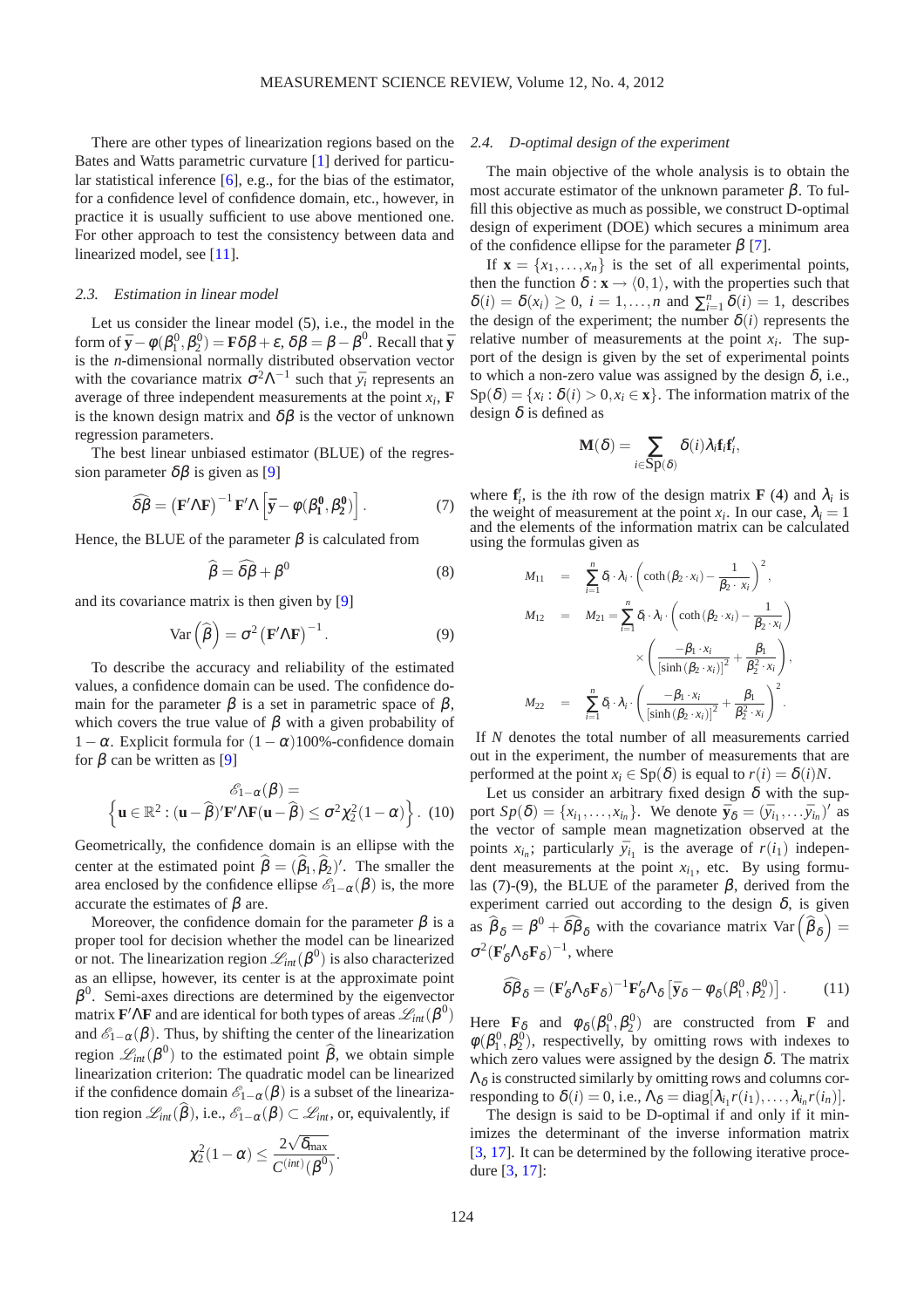**Algorithm 2** (D-optimal Design)**.** *In the first step, we choose an initial design*  $\delta_0(i) = 1/k$  with the support  $Sp(\delta_0)$  ${x_{i_1},...,x_{i_k}}$ *. The number of elements in the support*  $Sp(\delta_0)$ *should be greater than or equal to number of estimated regression parameters of* β*.*

*In the following steps, we determine a sequence of designs*  $\delta_1, \delta_2, \ldots$  *such that the design*  $\delta_{s+1}$  *in the*  $(s+1)$ *-step is a convex combination of the design* <sup>δ</sup>*<sup>s</sup> from the s-step and the one-point design with the support*  $\{x_{i_{s+1}^*}\}$ , where the index  $i_{s+1}^*$ *is a solution of maximization problem given as*

$$
\max \left\{ \lambda_i \mathbf{f}_i' \mathbf{M}^{-1}(\delta_s) \mathbf{f}_i : i = 1, \ldots, n \right\}.
$$

*In particular, the support of the design*  $\delta_{s+1}$  *is defined as*  $Sp(\delta_{s+1}) = Sp(\delta_{s}) \cup \{x_{i_{s+1}^{*}}\}$  and

$$
\delta_{s+1}(i_{s+1}^*) = \begin{cases}\n\frac{1}{k+s+1} & \text{if } x_{i_{s+1}^*} \notin Sp(\delta_s) \\
\frac{\delta_s(i_{s+1}^*) (k+s) + 1}{k+s+1} & \text{if } x_{i_{s+1}^*} \in Sp(\delta_s) \\
\delta_{s+1}(i) = \frac{\delta_s(i) (k+s)}{k+s+1} & \text{if } x_i \in Sp(\delta_s) \text{ & } i \neq i_{s+1}^*.\n\end{cases}
$$

*Consequently, the information matrix of the design*  $\delta_{s+1}$  *is given as the same convex combination of the information matrices of the design* <sup>δ</sup>*<sup>s</sup> from the s-step and one-point design with the support*  $\{x_{i_{s+1}^*}\}\$ *, i.e.,* 

$$
\mathbf{M}(\delta_{s+1}) = \frac{k+s}{k+s+1}\mathbf{M}(\delta_s) + \frac{1}{k+s+1}\lambda_{i_{s+1}^*} \mathbf{f}_{i_{s+1}^*}^* \mathbf{f}_{i_{s+1}^*}^*
$$

*If the inequality given as*

$$
\max\left\{\lambda_i \mathbf{f}_i'\mathbf{M}^{-1}(\delta_{s+1})\mathbf{f}_i : i=1,\ldots,n\right\} < k + tol_D,
$$

*where k is a number of regression parameters*  $\beta$  *and tolp is a chosen tolerance, is satisfied, the algorithm is terminated and the design*  $\delta_{s+1}$  *is considered as D-optimal. The points from the initial design which have a relative frequency of measurement tending to zero are omitted from the optimal design.*

#### 3. NUMERICAL STUDY

Firstly, we explore the linearization regions in order to decide whether the linearization is possible. Table 1 lists results obtained by linearization of the model, describing the measurement of magnetization in all 150 experimental points. For calculation, we used relations ([6](#page-2-3)) with tolerance  $tol \varphi = 0.01$ and ([10](#page-3-2)).

| <b>Before DOE</b>           | Semi-axis               | Results of right side          |
|-----------------------------|-------------------------|--------------------------------|
| $\mathscr{L}_{int}$         | 0.0096                  | $\delta_{\text{max}} = 2.6129$ |
|                             | $14.0150 \cdot 10^{-6}$ | $C^{int} = 0.0098$             |
| $\mathscr{E}_{0.95}(\beta)$ | 0.0013                  | $\chi^2(0.95) = 5.9900$        |
|                             | $1.8888 \cdot 10^{-6}$  |                                |

Tab. 1: Linearization region and 95% confidence domain for β. Model before DOE.



Fig. 2: Linearization region (dashed line) and 95% confidence domain (solid line). Model before DOE.



Fig. 3: Approximation of the measured values by the Langevin function before using DOE.

Since  $\chi^2(0.95) = 5.99 < 2\sqrt{\delta_{max}}/C^{int} = 329.7986$ , the confidence domain lies within the linearization region (see Fig. 2) and thus the linearization of model is possible.

The estimates of parameter  $\beta$  and their standard errors in the linearized model are  $\hat{\beta}_1 = 0.0513 \pm 0.0005$  and  $\hat{\beta}_2 = 7.94 \cdot$  $10^{-5} \pm 0.19 \cdot 10^{-5}$ . Substituting the estimates into Langevin function ([1](#page-0-0)), we get an approximation  $\hat{y}$  illustrated in Fig. 3. We can quantify the goodness-of-fit of the model by, for example, the coefficient of determination  $R^2$ . It is defined as  $[9]$   $R^2 = 1 - SSE/ SST$ , where  $SSE = (\bar{y} - \hat{y})/\Lambda(\bar{y} - \hat{y})$  is the residual sum of squares and  $SST = (\bar{y} - m1_n)'\Lambda(\bar{y} - m1_n)$  is the total sum of squares. Here  $m = (1/n) \sum_{i=1}^{n} \bar{y}_i$  and  $1_n$  is the vector formed by *n* ones. In our case,  $R^2 = 0.996$ .

The above-presented experiment was realized at all 150 points of the experimental set. These points were spaced symmetrically but not equidistantly. Most measurements were distributed from −20000 to +20000 Oe. Then, we attempted to search for the D-optimal design of nanomaterial's magnetization measurement. We determined the starting design of measurement  $\delta_0$  with two points  $\{x_7, x_{150}\}$  = {−60000,70000} ∈ **x** which formed the support of the starting design  $\delta_0$ .

The D-optimal experiment design chooses two points that can be considered as optimal points for the measurement as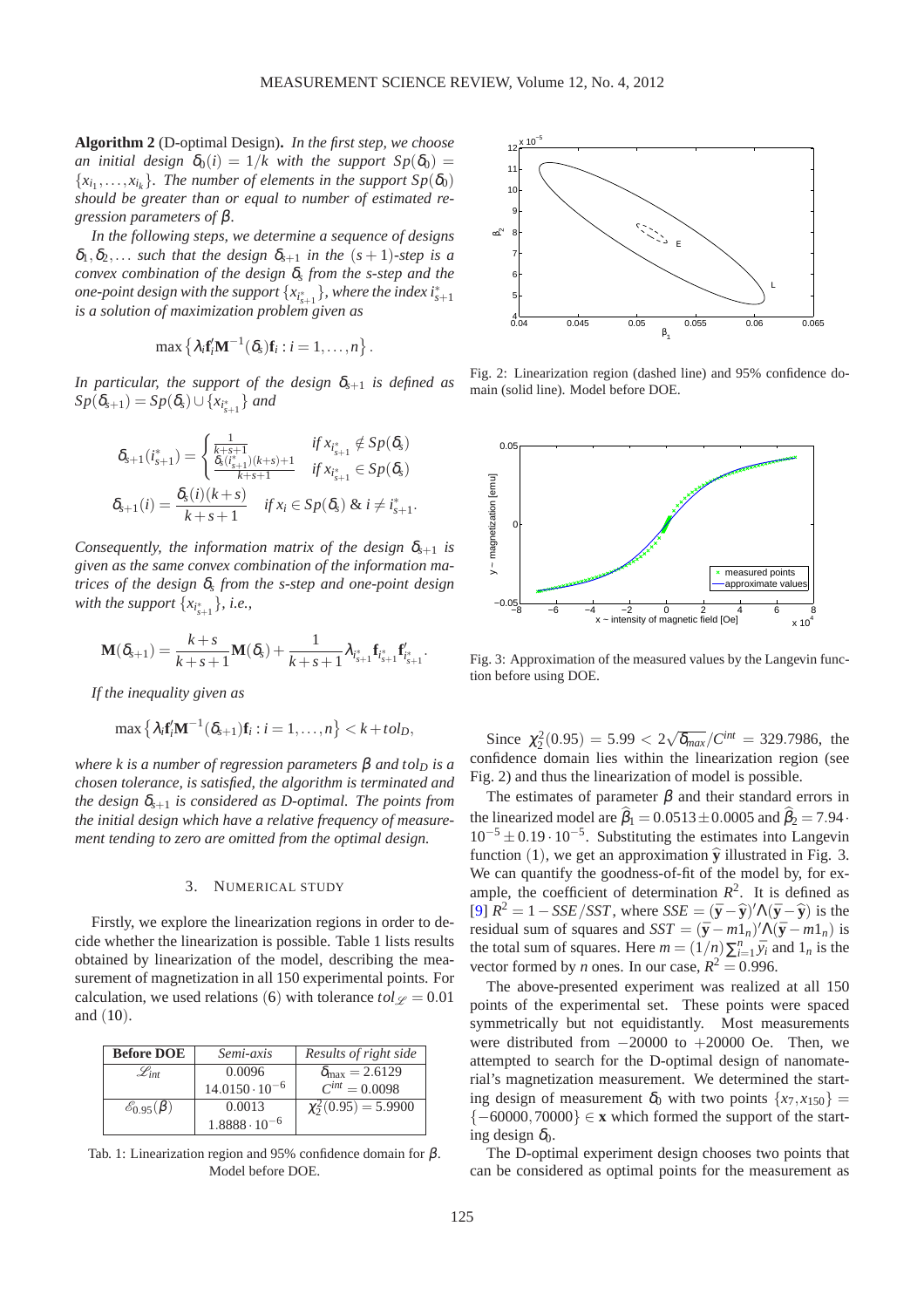

Fig. 4: D-optimal design of the experiment for the measurement of the Langevin function.

shown in Fig. 4. We determined the frequency of the measurement in these points as it is shown in Tab. 2.

| <b>DOE</b>     | Points                     | Frequency           |
|----------------|----------------------------|---------------------|
| Initial design | $\delta_0(x_7) = 0.5$      | $r_{x_7} = 225$     |
| δ'n            | $\delta_0(x_{150}) = 0.5$  | $r_{x_{150}} = 225$ |
| Optimal design | $\delta^*(x_1) = 0.498$    | $r_{x_1} = 225$     |
|                | $\delta^*(x_{27}) = 0.499$ | $r_{x_{27}} = 225$  |
|                |                            |                     |

Tab. 2: D-optimal design of the experiment.

Since the function [\(1\)](#page-0-0) is symmetric, we divided the relative measurement frequencies both into two optimal points  ${x_1, x_{27}} = {-70000, -20000}$  and into points  ${x_{125}, x_{150}} =$  ${20000,70000}$ . Then, we split the original 450 measurements into four optimal points  $r(x_1) = 112$ ,  $r(x_{27}) = 113$ ,  $r(x_{125}) = 113$ , and  $r(x_{150}) = 112$  in a proportion of the relative measurement frequency.

We carried out new measurement of the same sample made up of  $\gamma$ -Fe<sub>2</sub>O<sub>3</sub> nanoparticles, however, this time, we performed the measurements only at the optimal points of the external magnetic field. As clearly seen, the estimates obtained from the model before DOE and after DOE are almost the same. Namely, we compared the confidence domain of both models and subsequently evaluated the effect of the D-optimal criterion. Results of these measurements are summarized in Tab. 3.

| <b>After DOE</b>            | Semi-axis              | Results of right side           |
|-----------------------------|------------------------|---------------------------------|
| $\mathscr{L}_{int}$         | 19.8663                | $\delta_{\text{max}} = 2.6129$  |
|                             | 0.0456                 | $C^{int} = 4.18 \cdot 10^{-10}$ |
| $\mathscr{E}_{0.95}(\beta)$ | $5.5287 \cdot 10^{-4}$ | $\chi^2(0.95) = 5.99$           |
|                             | $1.2701 \cdot 10^{-6}$ |                                 |

Tab. 3: Linearization region and 95% confidence domain for β. Model after DOE.

The change in the design significantly affected the Bates and Watts intrinsic curvature of the model. After DOE, the confidence domain also lies within the linearization region as expected, i.e.,  $\chi^2(0.95) = 5.99 < 2\sqrt{\delta_{max}}/C^{int} = 7.73 \cdot 10^9$ . The estimates of parameter  $\beta$  and their standard errors in the linearized model are  $\beta_1 = 0.0510 \pm 0.0002$  and  $\beta_2 =$  $8.70 \cdot 10^{-5} \pm 0.09 \cdot 10^{-5}$ .  $R^2 = 1$  with respect to measurements



Fig. 5: Approximation of the measured values by the Langevin function after using DOE.

according to DOE and  $R^2 = 0.996$  with respect to the original measurements. Approximation of the Langevin function using DOE  $\hat{y}_D$  is depicted in Fig. 5.

It is clear that the variance of estimates obtained using DOE is smaller than the variance of estimates obtained from the initial model. The D-optimal criterion leads to the minimization of the confidence domain of the unknown vector parameter estimator and therefore, we arrive at more accurate estimates. Approximated Langevin functions are almost the same for both experiments (the sum of squared differences of fitted values in original points  $x_1, \ldots, x_n$  is less than 0.00005), however, the experiment carried out according to DOE is simpler.

Analytical course of the Langevin function does not copy the course of magnetization perfectly (see Fig. 3. and Fig. 5.). This is the reason why we can expect that the parameter estimates obtained from different designs will be slightly different. Relation of the Langevin function is strictly given. Slight differences in the estimations caused by the choice of different designs could be neglected from the practical viewpoint. However, improvement of the analytical form is the subject of further research.

# 4. CONCLUSIONS

At present, the nanosized materials are of eminent interest both from fundamental and applied reasons. However, their research, synthesis, analysis, and characterization are very money-consuming and therefore, it is highly needed to achieve the most accurate results and effective approaches. In order to get the estimators of the unknown parameters, we used the theory of nonlinear regression models which provide not only the estimators themselves but also their accuracy. This is the main goal for the physical characterization of nanoparticle samples as precise knowledge of these parameters predestinates nanomaterials for their future possible application.

To find the most effective approach, we used the theory of optimal design of experiments. We used the D-optimal criterion to minimize the volume of confidence domain of the unknown parameters. It turned out that it is absolutely suffi